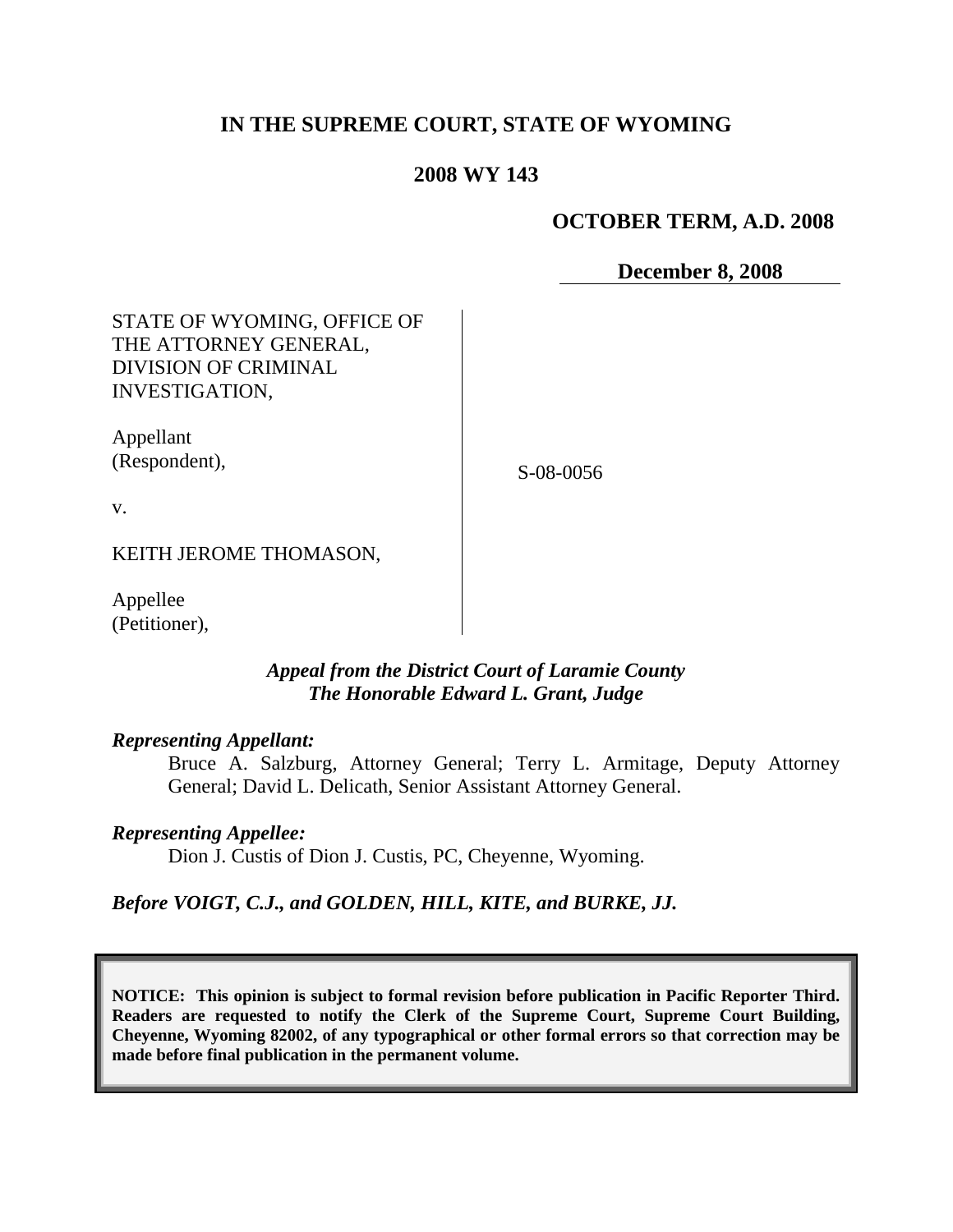## **VOIGT, Chief Justice.**

[¶1] This is an appeal by the Division of Criminal Investigation of the Office of the Wyoming Attorney General ("Division"). The Division is charged with maintaining and overseeing the Wyoming sex offender registration process. Wyo. Stat. Ann. § 7-19-301 *et seq.* (LexisNexis 2007). The district court relieved Keith Jerome Thomason ("the appellee") of his duty to register as a sex offender. The Division appealed that determination. We will reverse.

#### **ISSUES**

[¶2] We will address the following two issues, as stated by the appellee:

1. Was the district court decision to relieve [the appellee] from his statutory duty to register as a sex offender contrary to statute?

2. Did the State waive its right to appeal by failing to appear at either of the two motion hearings?

## **FACTS**

[¶3] In August of 1997, the appellee plead guilty to two counts of fourth degree sexual assault, as defined in Wyo. Stat. Ann. § 6-2-305 (Michie 1977). In November of 2002, the appellee was notified by the Division that under the Wyoming Sex Offender Registration Act, as it existed at that time, he was not required to register or provide changes of address to the county sheriffs in Wyoming. In June of 2007, the Division sent a letter to the appellee notifying him of recent changes to the Wyoming sex offender registration laws, and informing him that under the new laws he would be required to register.

[¶4] On September 10, 2007, the appellee filed a Petition for Relief of Duty to Register. In his petition, the appellee requested that his duty to register be terminated pursuant to Wyo. Stat. Ann. § 7-19-304(a)(i) (LexisNexis 2007). This statute allows for termination of the duty to register after fifteen years, with a reduction of five years if the offender has maintained a clean record during that time. The Division filed an answer opposing appellee's petition on September 18, 2007. A hearing was held and the district court entered an order relieving the appellee of his duty to register. The Division filed a timely notice of appeal.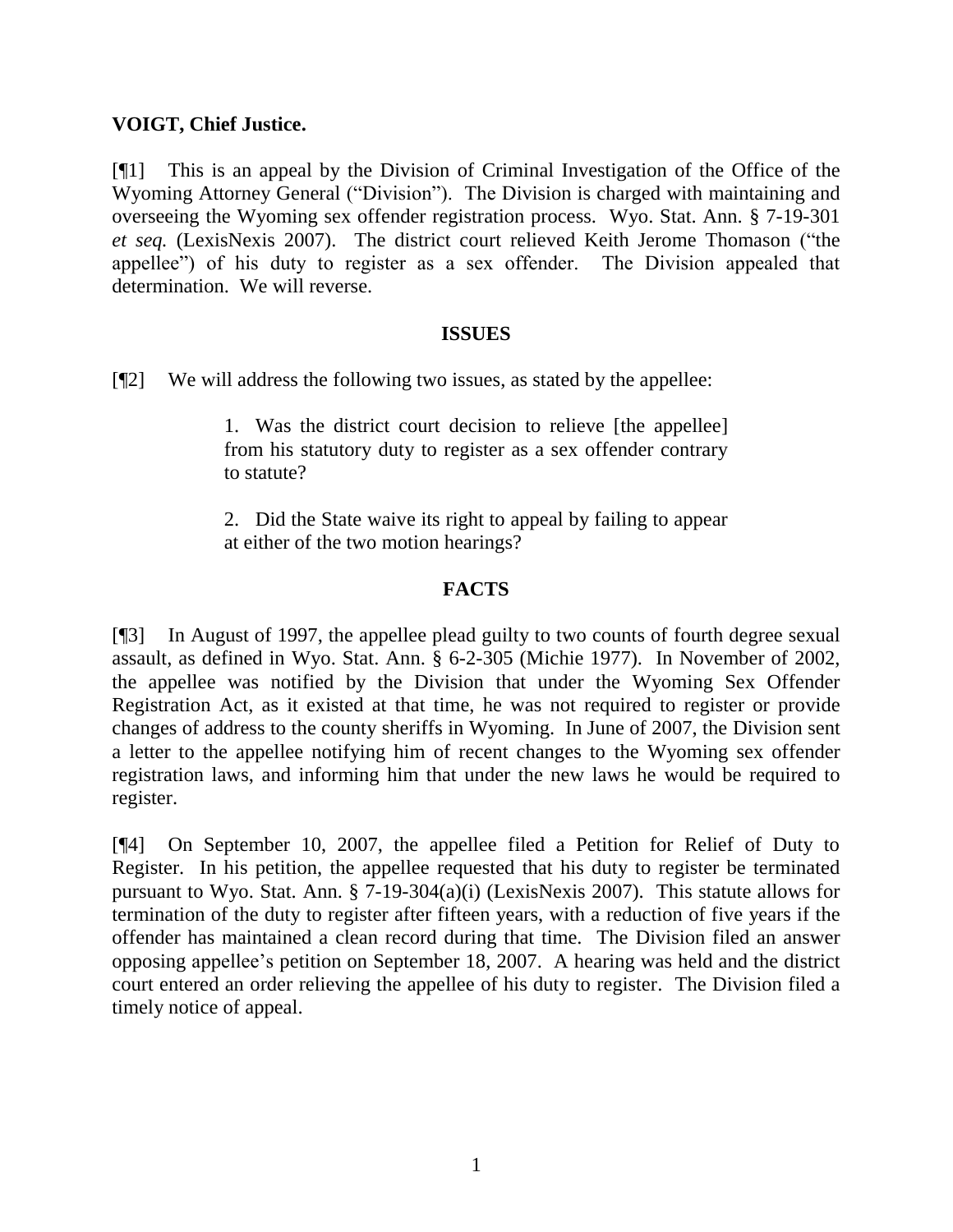#### **STANDARD OF REVIEW**

[¶5] This case presents a question of statutory construction. We review issues of statutory construction *de novo* without giving any deference to the decision of the district court. *RK v. State ex rel. Natrona County Child Support Enforcement Dep't*, 2008 WY 1, ¶ 10, 174 P.3d 166, 169 (Wyo. 2008).

#### **DISCUSSION**

#### **Relevant Statutes**

 $\overline{a}$ 

[¶6] Before addressing the specifics of this case, we will briefly examine relevant portions of the Wyoming Sex Offender Registration Act ("Act"). To be subject to the Act, an individual must meet the definition of "offender" found in Wyo. Stat. Ann. § 7-19-301(a)(viii) (LexisNexis 2007).

> (viii) "Offender" means a person convicted of a criminal offense specified in W.S. 7-19-302 $(g)$  through (j), or convicted of a criminal offense from Wyoming or any other jurisdiction containing the same or similar elements, or arising out of the same or similar facts or circumstances, as a criminal offense specified in W.S.  $7-19-302(g)$  through (j)[.]

Wyo. Stat. Ann. § 7-19-302(g) through (j) (LexisNexis 2007) separates the crimes for which registration is mandated into three categories with different reporting requirements for each category.<sup>1</sup> Under Wyo. Stat. Ann. § 7-19-304(a) (LexisNexis 2007), an

<sup>&</sup>lt;sup>1</sup> Wyo. Stat. Ann. § 7-19-302(g) through (j) reads:

<sup>(</sup>g) For an offender convicted of a violation of W.S. 6-2-202 if the victim was a minor and the offender is not the victim's parent or guardian, W.S. 6-2-203 if the victim was a minor and the offender is not the victim's parent or guardian, W.S.  $6-2-315(a)(iv)$ ,  $6-2-316(a)(iii)$  and (iv),  $6-2 317(a)(i)$ , 6-4-303(b)(iv) or W.S. 6-4-304(b) if the victim was a minor, or an attempt or conspiracy to commit any of the offenses specified in this subsection, the division shall annually verify the accuracy of the offender's registered address, and the offender shall annually report, in person, his current address to the sheriff in the county in which the offender resides, during the period in which he is required to register. Any person under this subsection who has not established a residence or is transient, and who is reporting to the sheriff as required under subsection (e) of this section, shall be deemed in compliance with the address verification requirements of this section.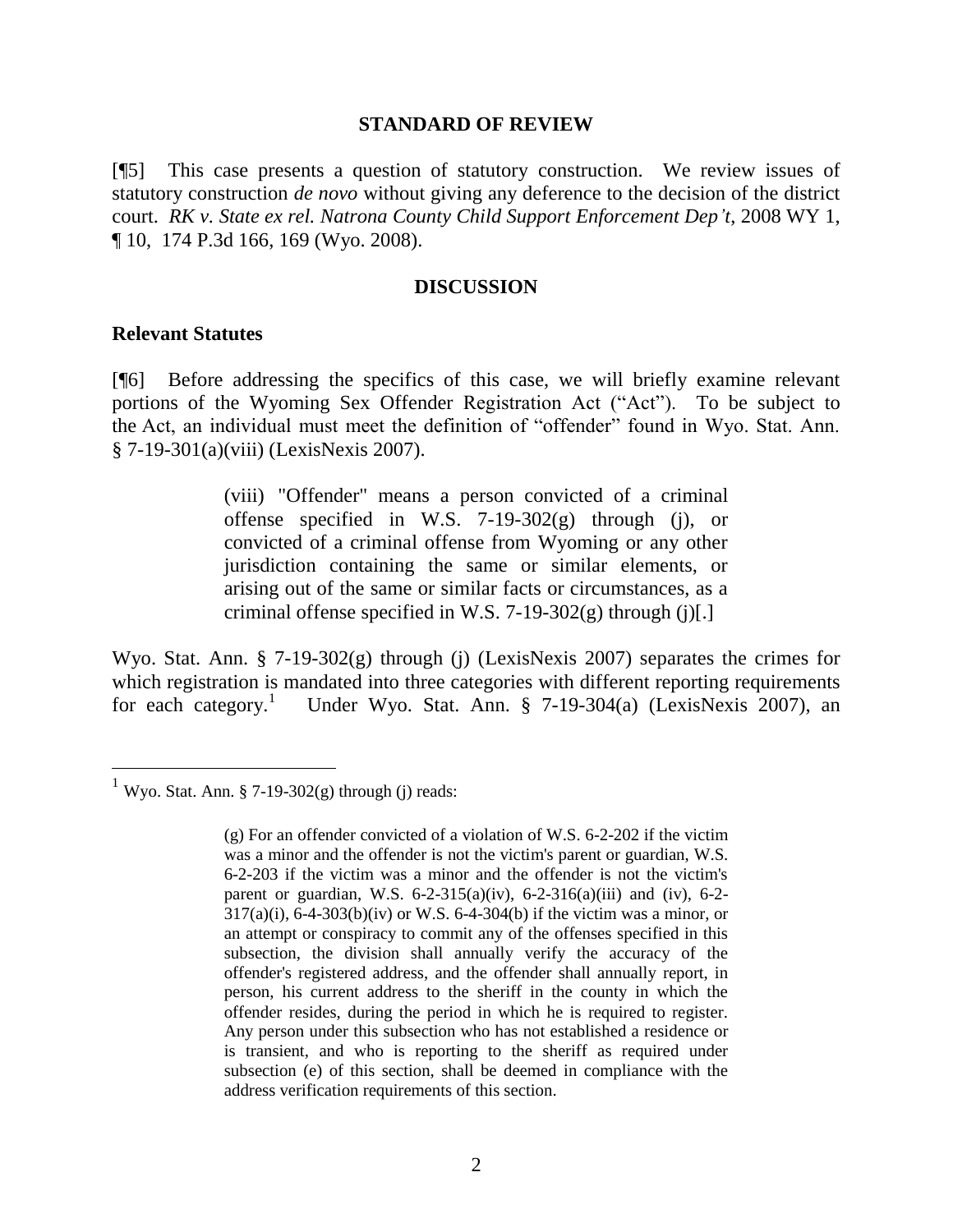offender's duty to register and report continues for the offender's lifetime. However, an offender whose crime falls within the category of crimes enumerated in subsections (g) and (h) may be granted relief from his duty to register.

> (a) The duty to register under W.S. 7-19-302 shall begin on the date of sentencing and continue for the duration of the offender's life, subject to the following:

(i) For an offender specified in W.S.  $7-19-302(g)$ , the duty to register shall end fifteen (15) years after the offender was released from prison, placed on parole, supervised release or probation, provided the registration period shall be tolled for subsequent periods of confinement. The period of registration under this paragraph may be reduced by five (5) years if the

 $\overline{a}$ 

(j) For an offender convicted of a violation of W.S. 6-2-201 if the victim was a minor, W.S. 6-2-302 or 6-2-303, W.S. 6-2-304(a)(iii) if the victim was under fourteen (14) years of age, W.S.  $6-2-314(a)(i)$ ,  $6-2-315(a)(i)$ and (ii),  $6-2-316(a)(ii)$ ,  $6-4-402$ , an attempt or conspiracy to commit any of the offenses specified in this subsection, or any felony enumerated in this section if the offender was previously convicted of a felony under subsection (g) or (h) of this section, the division shall verify the accuracy of the offender's registered address, and the offender shall report, in person, his current address to the sheriff in the county in which the offender resides every three (3) months after the date of the initial release or commencement of parole. Any person under this subsection who has not established a residence or is transient, and who is reporting to the sheriff as required under subsection (e) of this section, shall be deemed in compliance with the address verification requirements of this section.

<sup>(</sup>h) For an offender convicted of a violation of W.S. 6-2-304(a)(iii) if the victim was at least fourteen  $(14)$  years of age, W.S. 6-2-314 $(a)(ii)$  and (iii),  $6-2-315(a)$ (iii),  $6-2-316(a)$ (i),  $6-2-317(a)$ (ii) or  $6-2-318$ , W.S.  $6-4-$ 102 if the person solicited was a minor, W.S. 6-4-103 if the person enticed or compelled was a minor, W.S. 6-4-302(a)(i) if the offense involves the use of a minor in a sexual performance or W.S. 6-4- 303(b)(i) through (iii), an attempt or conspiracy to commit any of the offenses specified in this subsection, or any felony enumerated in this section if the offender was previously convicted of a felony under subsection (g) of this section, the division shall verify the accuracy of the offender's registered address, and the offender shall report, in person, his current address to the sheriff in the county in which the offender resides, every six (6) months after the date of the initial release or commencement of parole. Any person under this subsection who has not established a residence or is transient, and who is reporting to the sheriff as required under subsection (e) of this section, shall be deemed in compliance with the address verification requirements of this section.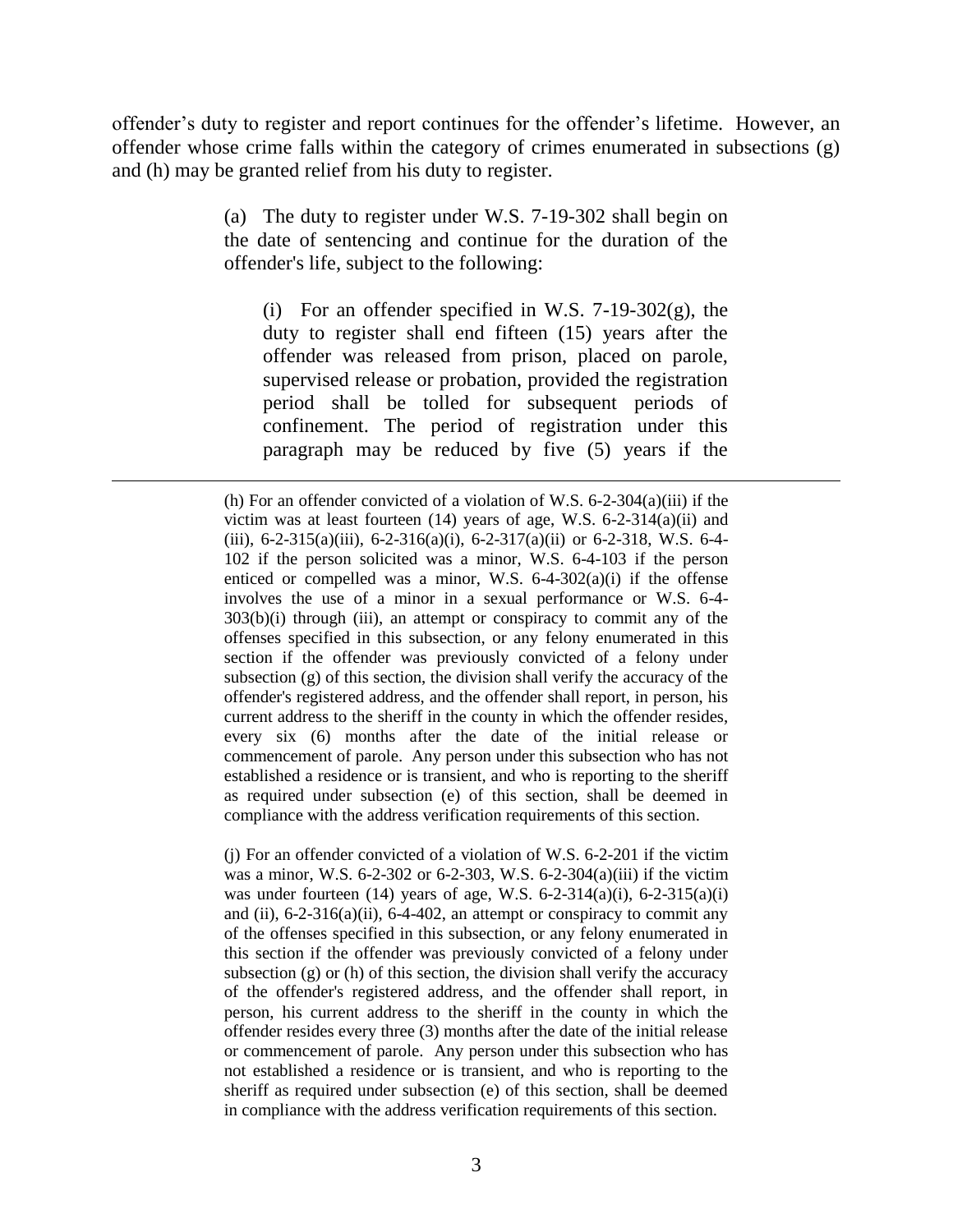offender maintains a clean record as provided in subsection (d) of this section; and

(ii) An offender specified in W.S.  $7-19-302(h)$  who has been registered for at least twenty-five (25) years, exclusive of periods of confinement, may petition the district court for the district in which the offender is registered to be relieved of the duty to continue to register. Upon a showing that the offender has had no further felony or misdemeanor convictions during the period of registration, the district court may order the offender relieved of the duty to continue registration.

# **Was the district court decision to relieve [the appellee] from his statutory duty to register as a sex offender contrary to statute?**

[¶7] The question with which we are confronted involves the proper interpretation of Wyo. Stat. Ann. § 7-19-302(g) and (h). Specifically, we must determine whether the appellee's crime falls within subsection (g), permitting termination of the duty to register after ten years, or subsection (h), which subsection allows termination after twenty-five years.

[¶8] The district court found that the appellee's offense fell within subsection (g), and because the appellee had a clean record and it had been ten years since he was placed on probation, the district court relieved him of his duty to register. On appeal, the Division contends that the appellee's crime should have fallen under subsection (h) and that the appellee should not be eligible for relief from his duty to register until the expiration of twenty-five years.

[¶9] The crime to which the appellee pled guilty was a violation of Wyo. Stat. Ann. § 6-2-305 (Michie 1977) (sexual assault in the fourth degree).

> Except under circumstances constituting a violation of W.S. 14-3-105, any actor who subjects a victim to sexual contact under any of the circumstances of W.S. 6-2-302(a)(i) through (iv) or  $6-2-303(a)(i)$  through (vi) without inflicting sexual intrusion on the victim and without causing serious bodily injury to the victim commits sexual assault in the fourth degree.

This statute was repealed in 1997, and thus is not one of the crimes specified in Wyo. Stat. Ann.  $\S$  7-19-302(g) through (j). Therefore, for the appellee to be considered an "offender" for purposes of the Act, his crime must contain the "same or similar elements"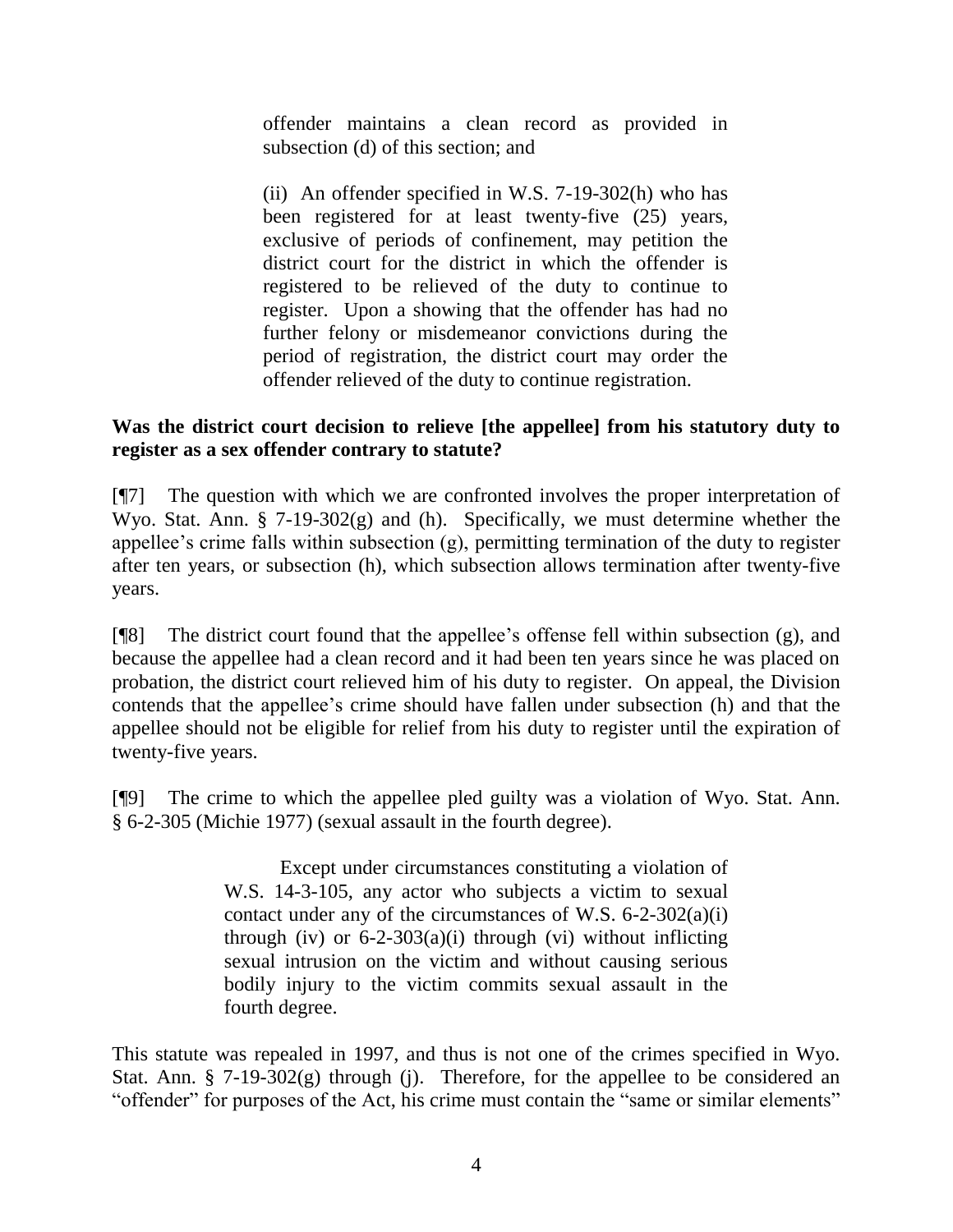as a criminal offense enumerated in Wyo. Stat. Ann. § 7-19-302 (g) through (j). The elements of sexual assault in the fourth degree are virtually identical to the elements of Wyo. Stat. Ann. § 6-2-304 (a)(iii) (LexisNexis 2007) (sexual assault in the third degree), which reads:

> (a) An actor commits sexual assault in the third degree if, under circumstances not constituting sexual assault in the first or second degree:

> > . . . .

(iii) The actor subjects a victim to sexual contact under any of the circumstances of W.S.  $6-2-302(a)(i)$ through (iv) or  $6-2-303(a)(i)$  through (vi) without inflicting sexual intrusion on the victim and without causing serious bodily injury to the victim.

 $[$ [[10] The Division argues that the district court erred when it applied subsection  $(g)$ because the elements of the crime to which the appellee pled guilty are the same as those of sexual assault in the third degree, a subsection (h) offense. The district court's order is one sentence and merely states "pursuant to W.S. 7-19-304(a)(i), the above-entitled Petitioner is hereby relieved from the duty of registering." While the district court was apparently treating the appellee's crime as a subsection (g) offense, it did not state the specific subsection (g) offense to which it found the appellee's crime comparable.

[¶11] The appellee contends that the district court must have considered his offense to have the same or similar elements as those of Wyo. Stat. Ann.  $\S$  6-2-315(a)(iv) (LexisNexis 2007) (sexual abuse of a minor in the second degree), a subsection (g) offense which reads:

> (a) Except under circumstances constituting sexual abuse of a minor in the first degree as defined by W.S. 6-2-314, an actor commits the crime of sexual abuse of a minor in the second degree if:

. . . .

(iv) Being eighteen (18) years of age or older, the actor engages in sexual contact with a victim who is less than sixteen (16) years of age and the actor occupies a position of authority in relation to the victim.